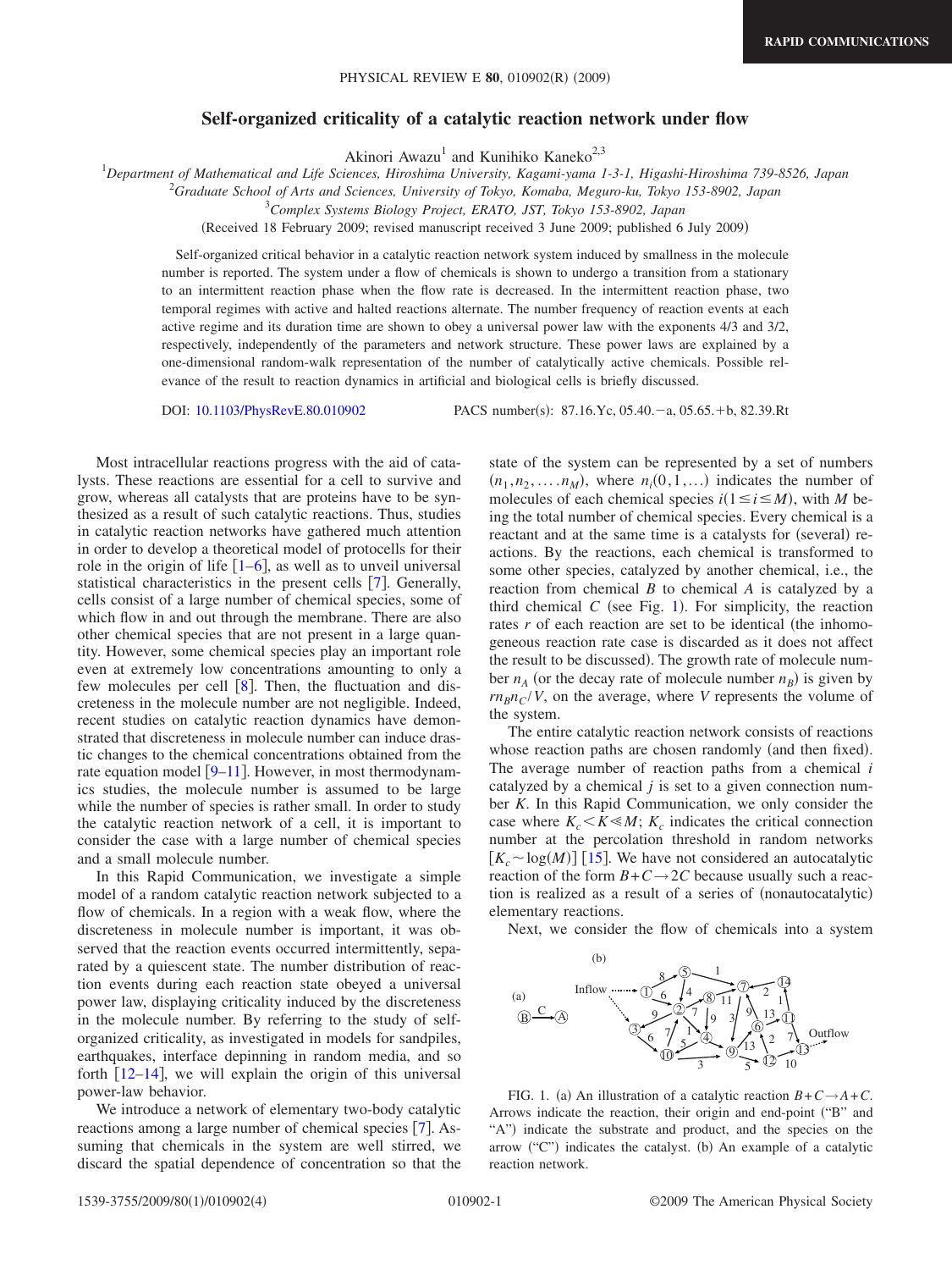<span id="page-1-0"></span>

FIG. 2. (Color online) Typical temporal evolutions of  $N(t)$ (black) and *RN*(*t*) [gray (red online)] for  $M = 300$  and  $K = 12$  with (a)  $Q = 0.3$  and (b)  $Q = 0.001$ .

from a molecular bath. We assume that  $M_{in}$  chemical species can flow into the system. A single molecule from one of the *Min* chemical species is added to the system in the rate  $Q/M_{in}$  per unit time, where *Q* indicates the inflow rate of molecules. For simplicity, the flow rates of all chemical species are assumed to be the same; however, this assumption can be relaxed. We also assume that  $M_{out}$  chemical species flow out (or are decomposed) from the system. Because of this inflow and outflow, the total number of molecules  $N=\sum_{i} n_i$  varies with time, in contrast to our previous paper [[11](#page-3-5)].

In this Rapid Communication, we assume that  $M_{in}$  is sufficiently larger than  $\sqrt{M/K}$ . It should be noted that the average number of reaction paths through which the  $M_{in}$  "input" chemicals are catalyzed by one of themselves is given as  $M_{in} K \times M_{in} / M$ . This number is much greater than unity when  $M_{in} \ge \sqrt{M/K}$ . As long as this condition is satisfied (empirically,  $M_{in} \gtrsim 2\sqrt{M/K}$ , a chemical reaction takes place even if the total molecule number is null initially. With this constraint on  $M_{in}$ , the behavior of the system is observed independent of *Min*. Here, we mainly show the results for  $M_{in} = M$ . Our second assumption is that  $M_{out}$  is much smaller than *M*. If the value of  $M_{out}$  is comparable to that of *M*, the number of extinct chemical species increases. As a result, the number of surviving species is much smaller than *M*, thereby reducing the effective system size considerably. On the other hand, if this assumption is true, the qualitative behavior of the system is determined by *M*. Here, we mainly present the results of the system behavior for  $M_{out} = 1$ .

We perform stochastic particle simulation in order to study the possible effects of stochasticity and discreteness in molecule numbers. The simulation procedure is as follows: at each simulation step, we randomly select a pair of molecules. If the pair consists of a substrate and one of its catalysts, then, according to the rule of catalytic reaction network, the substrate molecule is replaced by the product molecule with the probability  $r$ . The molecule number  $n_i$  of input chemical  $(1 \le i \le M_{in})$  is incremented by one with a probability  $Q/M_{in}$  per unit time. When the output chemical species  $j$  is generated by the reaction or the inflow, it is removed immediately. We have adopted Gillespie's direct method  $\lceil 16 \rceil$  $\lceil 16 \rceil$  $\lceil 16 \rceil$ .

Here, we present the results obtained from a variety of random networks and several sets of parameters. Without losing generality (by redefining the time unit), we assume  $r=1$  and  $V=1$ . Figure [2](#page-1-0) shows the plots of typical temporal

## $(2009)$

evolutions of the total number of molecules in the system,  $N(t)$ , and the reaction number,  $RN(t)$ , for  $t=0,1,2,...$  $M = 300$ , and  $K = 12$  with (a)  $Q = 0.3$  and (b)  $Q = 0.001$ . Here,  $RN(t)$  is defined as the number of reaction events that have occurred during a unit time between *t* and *t*+ 1. When *Q* is large, *N* and *RN* show stationary small fluctuation around their mean values. On the other hand, when *Q* is small, there are intermittent bursts in *RN*, while *N* increases gradually until the increase is replaced by the drastic drop in *N* as a result of such bursting reactions. These two regimes alternate.

When *N* is not large enough due to low inflow rate *Q*, the molecules therein do not react with each other because catalyst molecules for each of existing chemical species are absent. The reaction then stops and *RN* is constant at 0 until a flow of necessary catalysts restarts the reaction process. When the reactions start, the process of production and elimination of catalysts is repeated until the catalysts for all molecules in the system disappear.

If *Q* is sufficiently large, the system is in a steady state expected from the fixed-point solution of the continuous rate equation. Deviations in *N* and *RN* due to stochastic inflows and outflows are not significant. Thus, a steady state with large *N* is sustained so that the reaction does not stop.

We have plotted *N*, the long time average of *N* versus the change in *Q* for statistical characterization of the transition mentioned above. Figures  $3(a)$  $3(a)$  and  $3(b)$  are the log-log plots of  $\rho = \bar{N}^2 K M_{out} / M^2$  versus *Q*, whereas Figs. [3](#page-2-0)(c) and 3(d) are the plots of  $\kappa = \frac{NK}{M}$  and  $\kappa' = \kappa - 1$  as functions of *Q* for several *M*, *K*,  $M_{in} (=M, \text{ and } \sim M/K)$ , and  $M_{out} (=1, 3, \text{ and } 6)$ . Here, Figs. [3](#page-2-0)(a) and 3(c) show the results for  $M_{in} = M$  and  $M_{out}$ =1 and Figs. [3](#page-2-0)(b) and 3(d) show the results under *M* = 1000.  $\rho$  and  $\kappa$  indicate the outflow rate and the effective reaction paths number, respectively, as shown below.

In Figs. [3](#page-2-0)(a) and 3(b),  $\rho \approx Q$  holds for large  $Q \approx M_{out}/K$ . This can be explained as follows. In the steady state, the average molecule number for each chemical is  $\overline{N}/M$ , which also gives the number of catalysts per reaction path. Then, the average number of the reaction paths for each chemical species is  $\frac{\overline{N}K}{M}$  =  $\kappa$ ) that indicates the rate of production of each chemical is  $\sim K(\bar{N}/M)^2$ . Thus the outflow rate is estimated as  $M_{out}K(\bar{N}/M)^2 = \rho$  which should balance with the inflow rate *Q* at the steady state.

On the other hand, for a small  $Q$ ,  $N$  is constant independent of *Q*. This is explained by the estimate of the number of molecules for the discreteness-induced transition  $[11]$  $[11]$  $[11]$ . Here, the reactions tend to stop if the average number of reaction paths that have corresponding nonzero catalyst for each chemical is smaller than unity, i.e., if  $\frac{NK}{M} \le 1$ . In this case, most chemical species cannot react because the required catalysts do not exist. Then, the outflow of molecules is suppressed, while *N* increases because of the inflow of molecules until it satisfy the condition  $\frac{NK}{M} \ge 1$ . Hence,  $\overline{N}$  remains at a constant value that is slightly larger than  $M/K$  for small  $Q$ . Indeed, Figs. [3](#page-2-0)(c) and 3(d) for small  $Q$  indicate that the  $Q$ versus  $\kappa$  and Q versus  $\kappa'$  relations for a large K are fitted by a single curve for each *M* and *Mout*, independent of *K* and  $M_{in}$ , while  $\kappa'$  approaches 0 with an increase in *M* and  $M_{out}$ .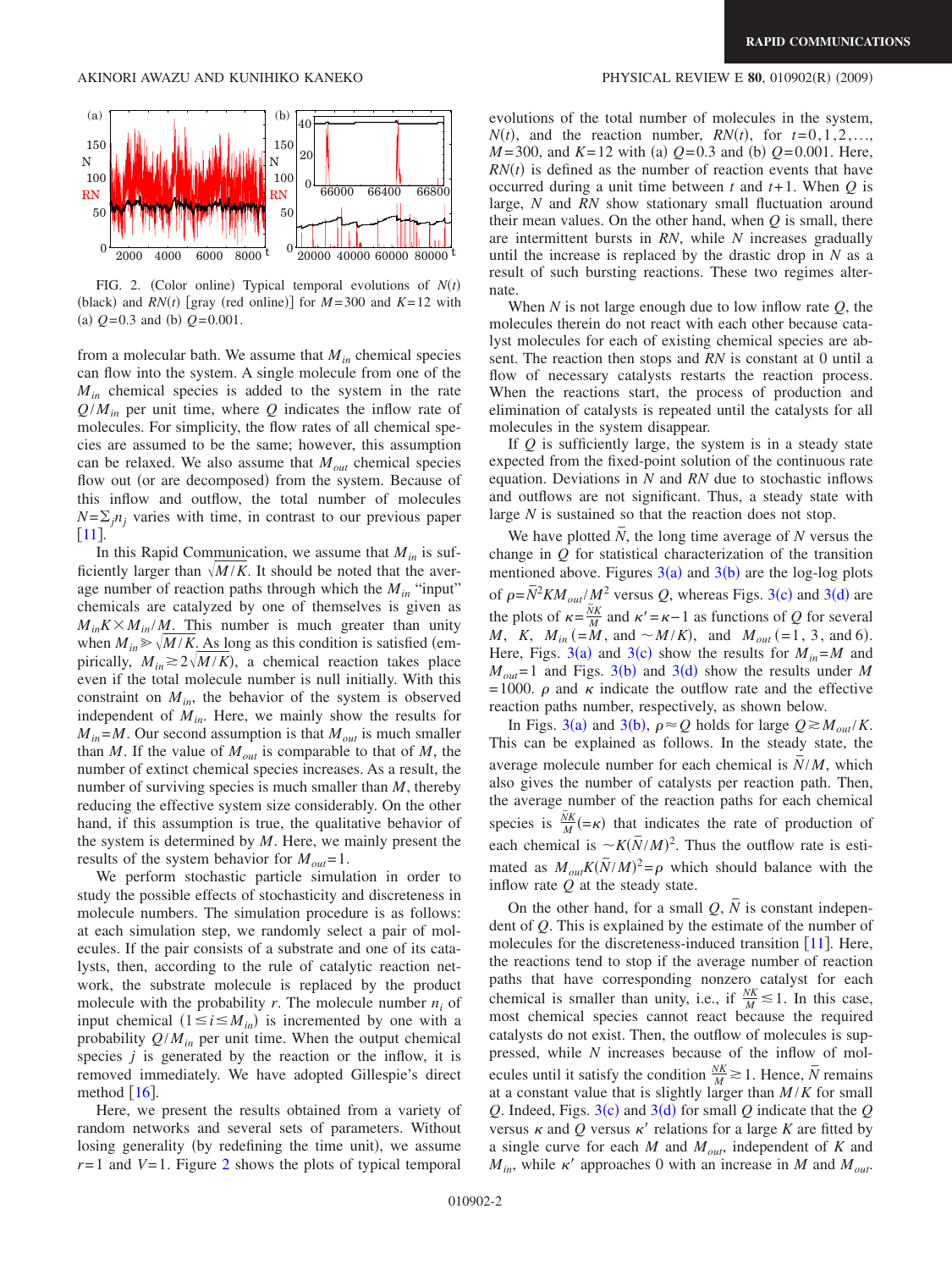<span id="page-2-0"></span>

FIG. 3. (Color online)  $\rho$ ,  $\kappa$ , and  $\kappa'$  as a function of  $Q$  for several *M*, *K*,  $M_{in}$ , and  $M_{out}$ .  $\rho$ ,  $\kappa$ , and  $\kappa'$  are computed by sampling data over  $10^4 \le t \le 10^7$ .

Moreover, the crossover point between the above two states is estimated as  $Q_c \sim M_{out}/K$ .

We now focus on the statistical properties of the system at the regime of small  $Q$  with a constant  $N$ . In this regime, the inflow of molecules continues even after the successive reactions have been completed. This situation will continue until an inflow triggers the next successive reactions, as shown in Fig.  $2(b)$  $2(b)$ . Then, we focus on statistical properties of the reaction size *S*. *S* is defined as the sum of  $RN(t)$  between the intervals of quiescent states where the molecules therein cannot react with each other. Figure [4](#page-2-1) shows the frequency of the reaction size *S* for a system with *M* = 1000 and some values of *K* and *Q*, with  $M_{in} = M$  and  $M_{out} = 1$  for (a) and  $M_{in} \sim M/K$  and  $M_{out} = 3$  for (b). As shown, the frequency distribution of *S*,  $P(S)$ , obeys a universal power law  $P(S) \sim S^{-\gamma}$  with the exponent  $\gamma \sim 4/3$  for small enough *Q*. The same universal power law is satisfied even for other values of  $M$ ,  $M_{in}$ ,  $M_{out}$ , and  $K$ .

## $(2009)$

<span id="page-2-1"></span>

FIG. 4. (Color online) Frequency of *S* for *M* = 1000 and some values of *K* and *Q*, with  $M_{in} = M$  and  $M_{out} = 1$  for (a) and  $M_{in} \sim M/K$  and  $M_{out} = 3$  for (b). These histograms are computed by sampling data over  $10^4 \le t \le 10^9$ .

Now we discuss the origin of this universal power law for a small *Q*. Let us split the chemical species into active and inactive ones. An active chemical species is defined as (i) its number is nonzero and (ii) at least one catalyst molecule to transform it exists. We define  $M_A(t)$  as the number of the active chemical species. When  $M_A(t)=0$ , the system is said to be in the inactive state, and when  $M_A(t) > 0$ , the system is said to be in the active state.

During the inactive state, the probability that  $M_A(t)$  becomes  $M_A(t) > 0$  increases due to the inflow of some molecules. Reactions start taking place due to this inflow and production and elimination of several chemicals (catalysts) are repeated leading to an increase and then a decrease in  $M_A(t)$ . This process continues until  $M_A(t)$  returns to 0, i.e., when the catalysts for all the molecules in the system have disappeared. Let us define the duration of reactive state *D* as the time interval with  $M_A(t) > 0$ . Note that  $RN(t)$  is considered to be proportional to  $M_A(t)$  on average.

Since the system under consideration is a random catalytic reaction network, we assume that the change in  $M_A$  is approximated by a one-dimensional random walk with  $0 \leq M_A \leq M$ . Then, the frequency of *D* is given by  $P(D) \sim D^{-\alpha} = D^{-3/2}$ , on the basis of the first return time distribution for the one-dimensional random walk. The reaction size *S*, which is proportional to the area below the random walk before its first return, scales as  $S \sim D^{\beta} = D^{3/2}$ . Then, the exponent  $\gamma$  for  $P(S) \sim S^{-\gamma}$  is given by the standard relation between the exponents  $\alpha$ ,  $\beta$ , and  $\gamma$ :  $\gamma = 1 + (\alpha - 1)/\beta = 4/3$  $\lceil 14 \rceil$  $\lceil 14 \rceil$  $\lceil 14 \rceil$ .

In order to confirm the validity of the above argument, we have examined the frequency of *D* and the relationship between *D* and *S*. Figure  $5(a)$  $5(a)$  shows the frequency of *D* and Fig.  $5(b)$  $5(b)$  shows the *D*-*S* characteristics for  $K=18$  and *K*=36 with *M* = 1000,  $M_{in} = M$ ,  $M_{out} = 1$ , and  $Q = 0.0003$ , which are obtained from the same simulation as the data plotted in Fig.  $4(a)$  $4(a)$ . Figures  $5(a)$  $5(a)$  and  $5(b)$  support the relation  $P(D) \sim D^{-3/2}$  and  $S \sim D^{3/2}$  [[17](#page-3-11)]. Note that a similar randomwalk description was adopted in a model of self-organized criticality in the anisotropic interface depinning in a quenched random medium  $\lceil 14 \rceil$  $\lceil 14 \rceil$  $\lceil 14 \rceil$ .

In this Rapid Communication, the dynamic aspects of a random catalytic reaction network subjected to a flow of chemicals were studied. With a decrease in the inflow rate, the system undergoes a transition from a stationary to an